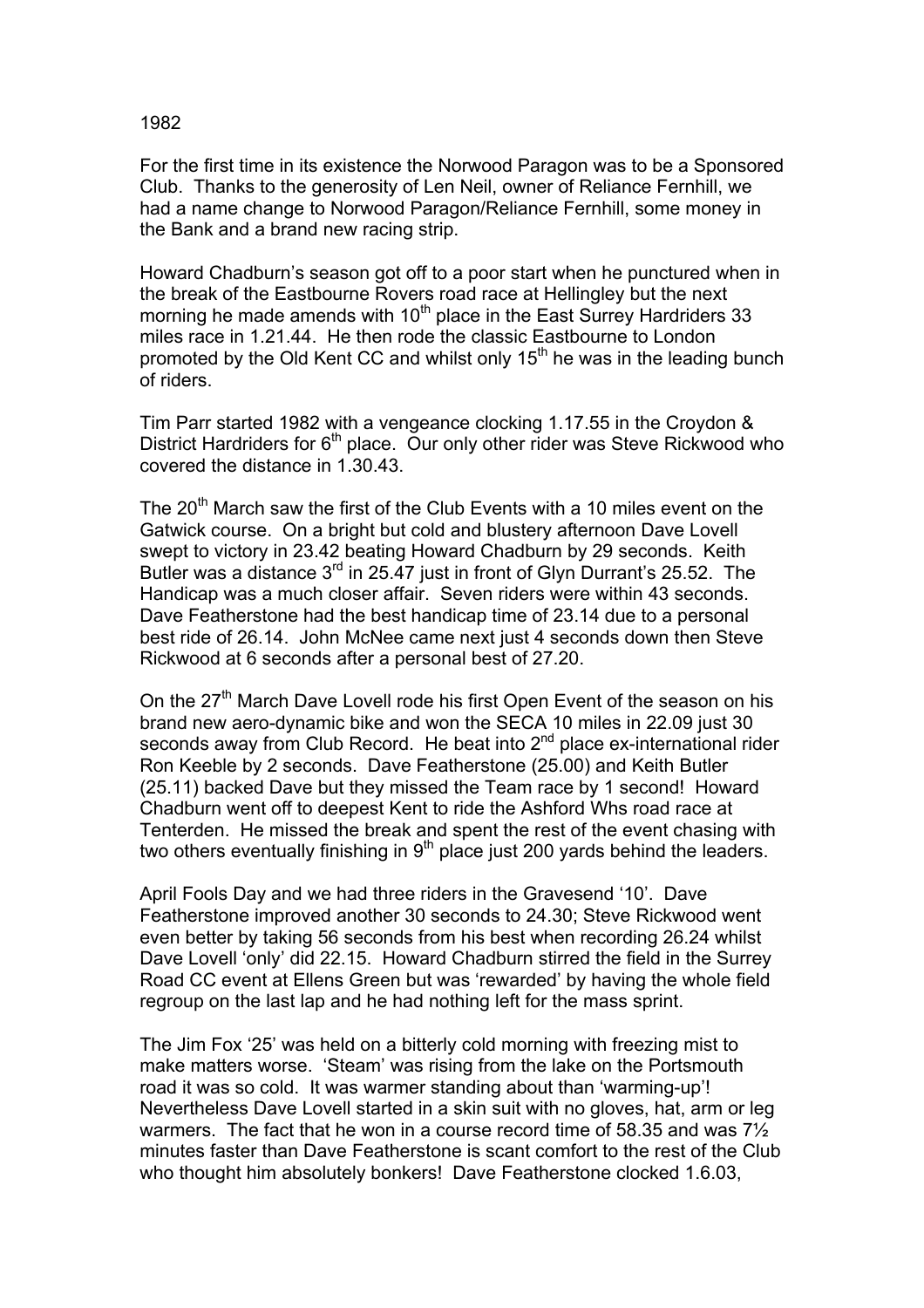Jack Platts 1.6.08 and Keith Butler 1.6.30. Dave Lovell took the handicap from the scratch mark from Graham O'Sullivan (9 minutes) and Dave Featherstone (6.15). Howard Chadburn finished 5<sup>th</sup> in the Addiscombe road race on the Smallfields circuit whilst Paul Quaglia found the cornering speed a bit higher than he was comfortable with.

The first team win for the Norwood Paragon/Reliance Fernhill squad came in the Festival '25'. Dave Lovell won in 58.49, Bryan Hodgson clocked a 1.0.36 for his first ride of the season for  $4<sup>th</sup>$  place and Graham O'Sullivan made up the winning team with a 1.6.39. Howard Chadburn was hoping to win the St Christophers road race on the Woldingham circuit. He attacked in the right place and opened up a commanding lead along the Botley Farm road but then came to grief on the corner into Slines Oak road. While he remounted very quickly it gave the bunch a chance to catch him and they did just that on the last climb to Woldingham. He crossed the line in  $9<sup>th</sup>$  spot a rather disappointed young man.

Howard Chadburn finished  $10<sup>th</sup>$  in the Crawley Whs Shoreham and back time trial just 3 minutes down on the winner. Keith Butler punctured at Small Dole and rode home for 'training' to finish in 2.3.13.

On Easter Monday Dave Lovell was back on the Portsmouth Road and although going faster with a 58.19 he had to be content with  $4<sup>th</sup>$  place behind Mick Ballard (Unity CC). Howard Chadburn finished in 1.2.08 and Dave Featherstone finished in 1.5.40 to take 24 seconds from his best ever. Graham O'Sullivan finished in 1.7.14.

Dave Lovell produced his best performance of the season over 10 miles when he came  $5<sup>th</sup>$  in the Gemini event with a 21.49 just 26 seconds slower than the winner Mick Ballard (Unity). Dave Featherstone had yet another personal best with a 24.21. Graham O'Sullivan, 25.14, and Glyn Durrant, 25.20, were our other finishers in this event. The following morning Dave Lovell slowed to a 59.55 on the Portsmouth Road and Jack Platts came in with a 1.5.57 to win the handicap.

Keith Butler showed a little of his old form in the Clarencourt 'Races for the lads' event on the Lingfield circuit when he came  $2<sup>nd</sup>$  a length or so behind the winner, John Moore, (Ross Whs). Ray Puttick also finished just behind Keith in 13<sup>th</sup> place. The day before the Paragon had a team in the Southboro '10' and Dave Lovell was beaten once again by Mick Ballard. This time Dave was over a minute back in  $7<sup>th</sup>$  place with a 22.41 to Ballard's 21.30. Keith Butler finished on 25.27, Dave Featherstone 25.48 and Glyn Durrant 26.21. In the Ladcies event Allison Butler came  $4<sup>th</sup>$  with a 29.11 to take  $2<sup>nd</sup>$  on handicap. Ray Runham and Pete Ansell returned to racing with a ride in the South Bucks 2-up and were rewarded with  $4<sup>th</sup>$  club team and  $5<sup>th</sup>$  overall with their 1.0.14

Howard Chadburn and Keith Butler went out to the wilds of Berkshire to ride the Bath Road Hilly '50' with Howard taking 2.11.29 for this lumpy course whilst Keith slowed over the last hills to a 2,22,53. In the Hainault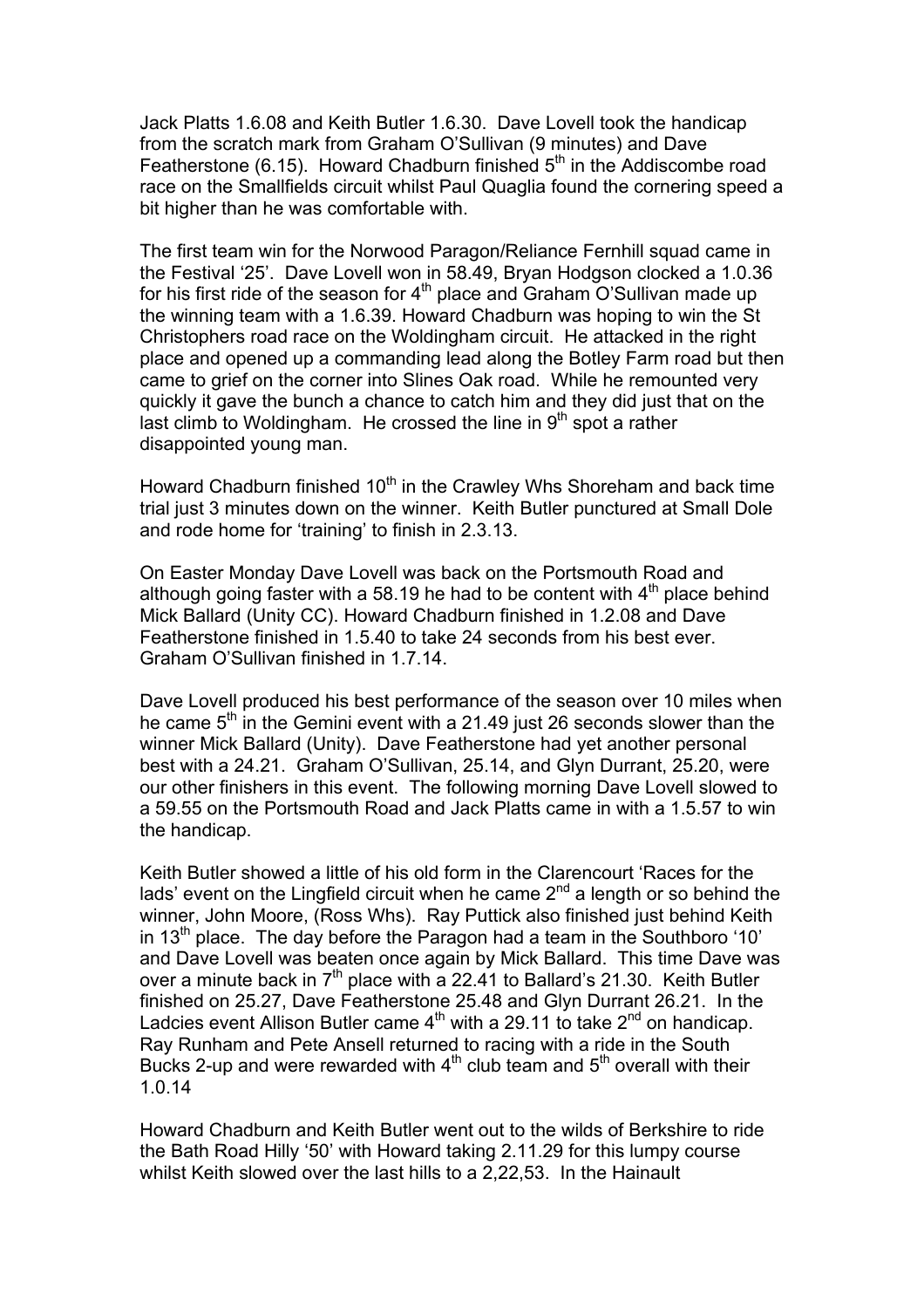Middlemarkers '25' Jack Platts did a good ride to finish with a 1.1.11 whilst Glyn Durrant did 1.5.55 and Rfita Durrant clocked a personal best of 1.12.48.

Harry Featherstone, once of the Kentish Whs, inspired by son David's racing, joined the Paragon and in his first competition for 29 years rode the VTTA (London) '25'. To the surprise of all he came home in 1.2.50 to take the handicap prize by some margin. Also making a come-back after a much shorter lay-ff were Ray Runham and Pete Ansell and they too took handicap prizes. Ray and Pete did their smash and grab act in the Tooting Sporting where Pete took 1<sup>st</sup> prize with his 1.36.53 less 12 minutes and Ray came 2<sup>nd</sup> with a 1.37.04 also less 12 minutes. Glyn Durrant made up the Team with a 1.52.08. Jack Platts rode the Norland Combine '30' and was just 1 minute down on the winner coming 3<sup>rd</sup> with a 1.17.43.

Brian Hodgson beat Dave Lovell in the Addiscombe '10' finishing in 23.15. Dave Lovell came in with a 24.07, Dave Featherstone did 26.12, Glyn Durrant 26.22, Graham O'Sullivan 27.34 and Rita Durrant 31.22 but it was a hard, windy, afternoon. Sunday saw Dave Lovell in action at the Hove Park Kermesses where he was unplaced and on Monday he was back on his time trial bike to clock a 23.18 in the Croydon RC '10. Howard Chadburn finished 10<sup>th</sup> in the Dave Cosson Memorial road race at Ellens Green being one of the 20 finishers in this gruelling 94 miles race.

On the 10<sup>th</sup> May Brian Hodgson equalled the Club 10 miles record with a 21.36 for  $3^{rd}$  place in the Catford event. He also beat Dave Lovell again by 16 seconds, 21.52, with Dave Featherstone completing the team with a 24.50. Dave Featherstone had also ridden earlier in the day in the Redmon '10' clocking a 25.03. This was beaten by Glyn Durrant, 24.56 but just pipped Graham O'Sullivan by 3 seconds, 25.06. Rita Durrant finished in 28.20. On the Sunday morning Keith Butler did fastest time in the Club '25' on the A24.with a 1.5.35. In  $2^{nd}$  place came Harry Featherstone with a 1.7.17 and Graham O'Sullivan took  $3<sup>rd</sup>$  place with 1.7.39 but this was good enough for him to take the handicap award. Ray Runham and Pete Ansell essayed another 2-up event this time it was the Medway Velo '25'. Once again they finished in  $4<sup>th</sup>$  place but improved their performance to clock 59.02.

Dave Lovell put up his fastest 25 miles time of the season when finishing the Becontree event in 57.21. Pete Ansell and Ray Runham rode the High Wycombe '25' as singles with Pete doing his best time since 1978 with a 58.42 whilst Ray was a mite slower on 59.26. Les Black also made his season's debut with a 1.1.48. Howard Chadburn confirmed his fitness with an excellent but unknown time in the Redmon Hilly 73. keith Butler was our second counter with a 3.10.31 and Graham O'Sullivan came in with a 3.19.21. Rita Durrant became the first lady member of the Paragon to ride a National Championship when competing in the 10 miles event in Suffolk. She finished in 29.51 someway down on the leaders but equally someway from the bottom of the list.

The Club '10' on Saturday morning 24<sup>th</sup> May saw a win for Howard Chadburn in 24.18 with Keith Butler  $2^{nd}$  in 24.32 and Les Black 3<sup>rd</sup> with a 24.38. The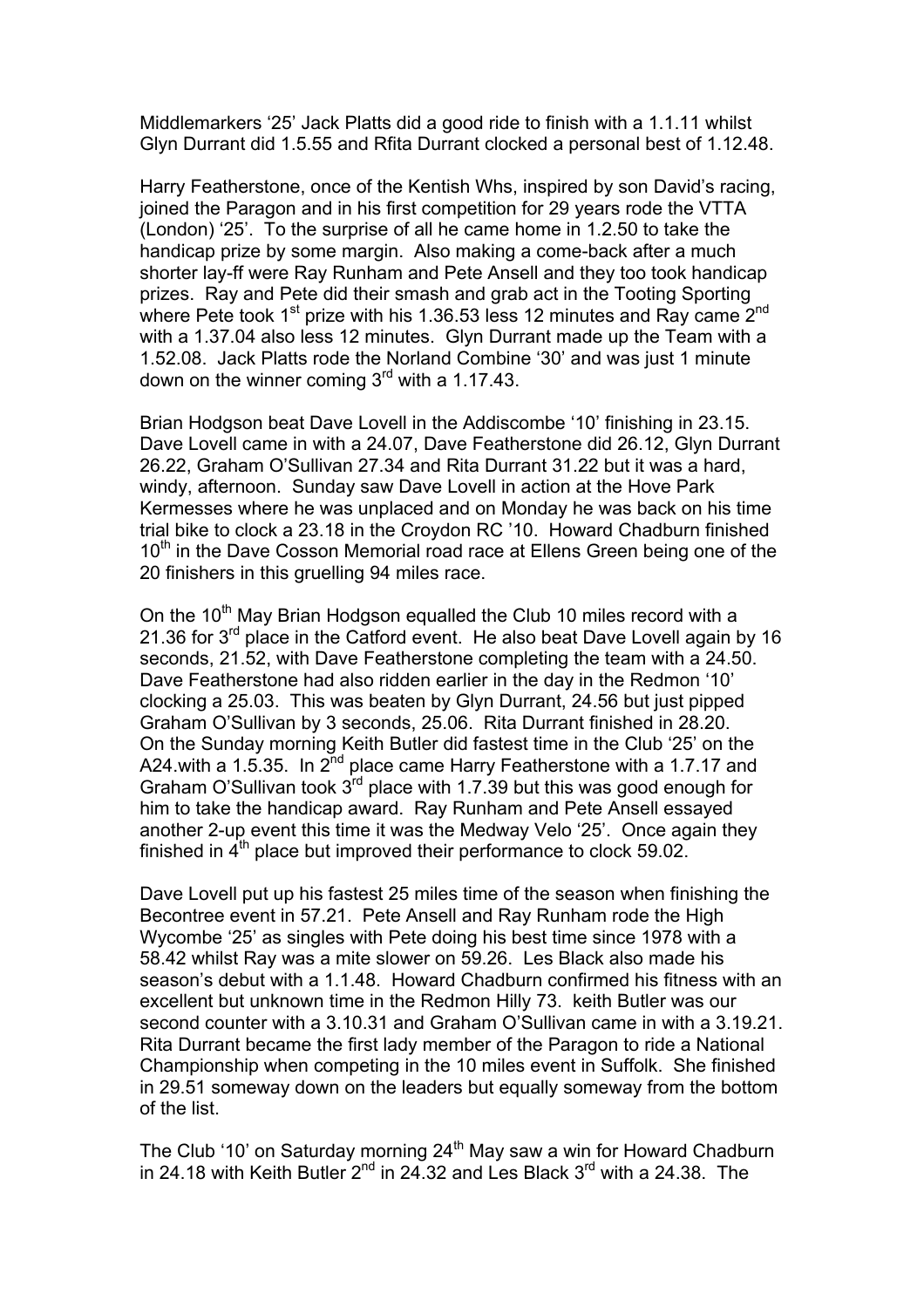Handicap went to Graham Clark who improved by 3 minutes to 29.20. In 2<sup>nd</sup> spot was Brian George and 3<sup>rd</sup> was Dave Featherstone. Jack Platts put up apersonal best time for 50 miles when he did 2.10.02 in the North Middx & Herts event on his favourite F4 course. (This was near South Mimms Service Station).

Brian Hodgson came up with a personal best of 58.03 for  $4<sup>th</sup>$  place in the Addiscombe '25'. Harry Featherstone finished in 1.3.07 in the same event and Keith Butler was going well as he clocked 1.7.00 including a stop to change a tubular after puncturing. Dave Lovell did a 58.35 and Jack Platts a 1.3.20 in a 25 miles time trial whose promoting club is not mentioned! The SCCU '50' had two Paragon entries. Graham O'Sullivan just missed a personal best with a 2.21.31 but Glyn Durrant arrived at the start to find he had left his racing shoes behind hence a DNS! The Cycling that week had a feature on the London to Brighton Bike Ride (12000 riders that year) with credit for the photographs to our own Graham Watson.

The June 'Blah' reports a Club Evening '10' on an unknown date with only two starters due to commitments elsewhere. Dave Lovell beat Keith Butler 23.45 to 24.39. A Club '50' was held on the  $6<sup>th</sup>$  June. The winner was Les Black with a 2.11.23. In  $2^{nd}$  place came Jack Platts 2.12.34 and Graham O'Sullivan was 3<sup>rd</sup> with a personal best of 2.16.02. He took the handicap prize with this ride as well.

June  $9<sup>th</sup>$  was the date for Champagne Meeting at Herne Hill and this year it was blessed with a beautiful evening.and some top class racing to make the occasion. Highlight of the evening was a pursuit match between Dave Lloyd, winner of the RTTC National 25 miles Championship just three days before and Sean Yates. Yates was in devastating form catching Lloyd in 8 laps and going on to complete the 9 laps in 5.10.5. That is the equivalent of a 4.52 time for 4000m! Not only did Sean win this race but in the Champagne '10' he broke away with John Herety at about half distance staying clear tyo win the race and to take the prize for the inner of most laps. In  $3<sup>rd</sup>$  place came Paul Swinnerton and  $4<sup>th</sup>$  was Tony Mayer. Tony Mayer also won the 10 laps pursuit for the Robin Buchan Track award with a distance of 4 miles and 1046 yards. The 500m Handicap for the Stan Harrison Salver had a special interest for the Paragon as Howard Chadburn qualified for the Final but lost out to the 34<sup>th</sup> Nomads rider Gary Edwards.

Dave Mayes (VC D'Or) won the Devil-take-the-Hindmost, John Herety took the 15 laps Point race and Gary Edwards the 20 laps scratch. Boxing Champion Alan Minter presented prizes. It was another very successful promotion by Graham Bristow.

In the Evening '10' series Dave Lovell repeated his victory with a 22.27 from Keith Butler who did his fastest ride for some time with a 23.52. In  $3^{\text{rd}}$  place was Paul Quaglia, 25.44, and 4<sup>th</sup> was Nick Readon 26.08.

Brian Hodges continued to improve. He came 2<sup>nd</sup> in the South Eastern '25' with a 56.16 behind Pete Hamilton (55.31). Also riding for the Club were Jack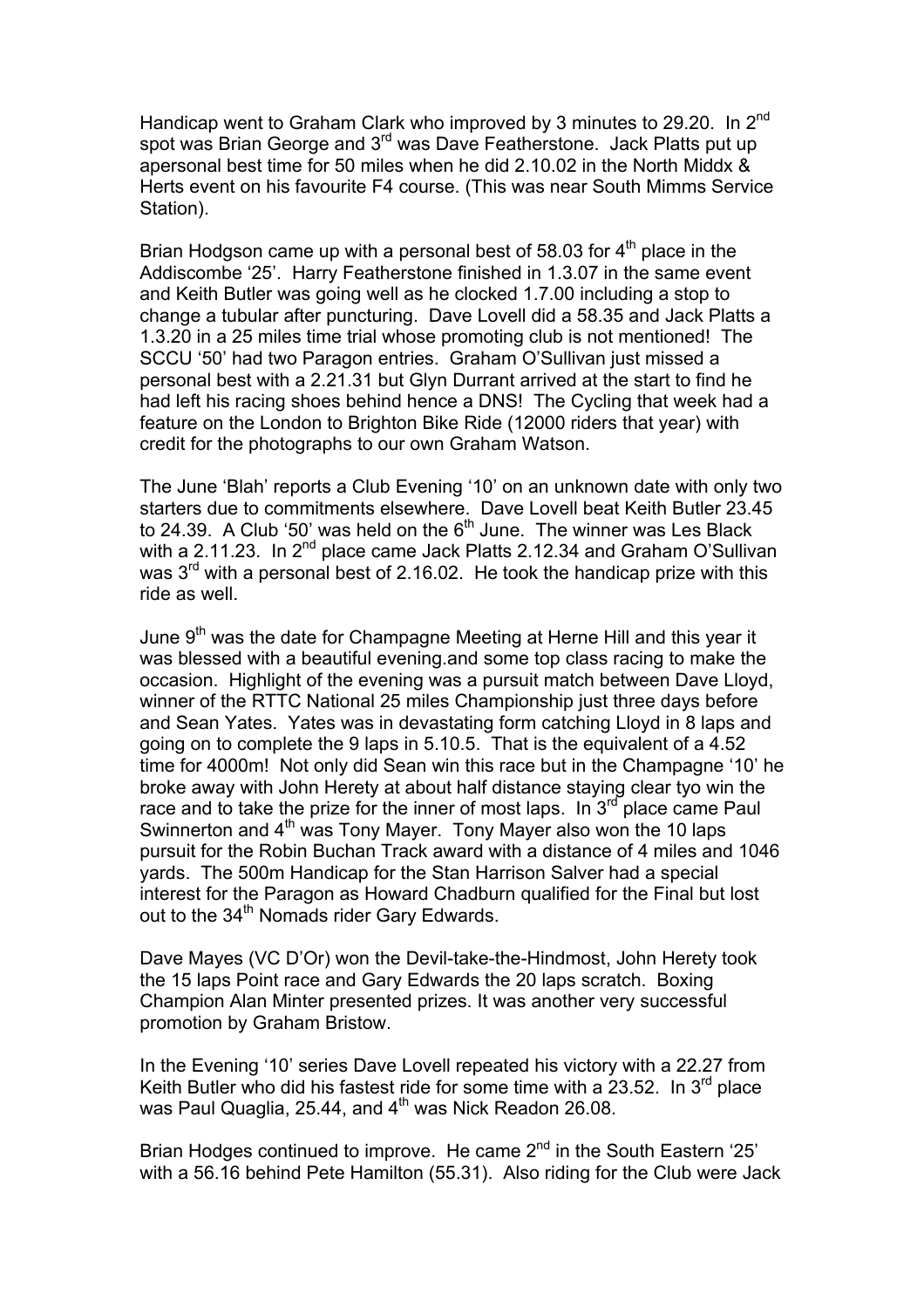Platts, 1.1.55, and Howard Chadburn 1.2.38. Pete Ansell came  $6<sup>th</sup>$  in the Essex Roads '30 with a 1.12.20 and Rowan Vacher completed the course in 1.16.49. Keith Butler and Ray Runham went to Stevenage for the Veterans road race over 60 miles. Keith punctured in the first mile and was assisted back to the bunch by Ray eventually finishing in  $8<sup>th</sup>$  place. Ray was in the main bunch.

The 20th June was Frank Southall '50' day and it produced a time and winner that did justice to the man whose name is honoured by this event. After 25 miles Pete Hamilton (34<sup>th</sup> Nomads) led Mark Adamson (Richmond & Darlington) by just 26 seconds with John Oakes (VC Etoile) another 13 seconds slower. John Woodburn (Manchester Whs) was at 1.34 whilst our best riders, Ray Runham and Howard Chadburn, were at 4.13 and 4.20 respectively. On the return from Arundel Hamilton maintained his pace and crossed the line in 1.56.12 to break the course record by 2½ minutes. The once course record holder was John Oakes who picked up time on Adamson to finish in 2<sup>nd</sup> place with a 1.58.40 to Adamson's 1.58.52. John Woodbutn came  $4<sup>th</sup>$  in 1.59.10. Our hopes were centres on Chadburn and Runham and they too maintained their speed. Howard produced a personal best of 2.4.15 for 6<sup>th</sup> place and to take 1<sup>st</sup> on handicap. Ray came 7<sup>th</sup> in 2.5.20, his best for some years, and he took 2<sup>nd</sup> on handicap. Alun Millard (Charlotteville) was 3<sup>rd</sup> on handicap. With a  $6<sup>th</sup>$  and  $7<sup>th</sup>$  place the Team race was ours and although Keith Butler's name appears on the shield with a 2.12.22 either Jack Platts, 2.12.27, or Les Black, 2.16.57, would have ensured that we won the Team award.

Dave Featherstone's 1.0.15 inspired father Harry as he improved to a 1.1.36 in the VTTA (Surrey/Sussex) '25'. The two youngest members of the Club rode the GH Stancer Schoolboy/girl '10'. Graham Clark improved again to a 27.12 whilst Allison Butler came in with a 28.32. As the only girl riding she qualified for the Final to be held near Littlehampton in September.

Just to show we can do the impossible a week after the Frank Southall '50' we promoted the Robin Buchan '25'. Something must have been a matter with the morning as 21 riders decided not to start and another 6 failed to finish. Tim Stevens (34<sup>th</sup> Nomads) achieved fastest time with a 54.48 just beating Mick Ballard (Unity) by 8 seconds. In 3<sup>rd</sup> place came Tim Goodsell (Archer) with a 56.32 and 4<sup>th</sup> was Ron Keeble (CC Bedouin) 56.43. The CC Bedouin Team of Keeble, Earwicker (58.28) and Corry (58.56) won the Team race. Tony Cosstick (London Fire Brigade) won the handicap from Bob Douglas (then still with the Clarencourt and not Norwood Paragon) with Chris Lillywhite (Wandsworth and later win the Tour of Britain) in  $3<sup>rd</sup>$  place. Our best finishers were Dave Lovell in 20<sup>th</sup> place with a 59.54, Howard Chadburn  $37<sup>th</sup>$ , 1.1.28, Dave Featerstone 1.3.34 and Les Black 1.3.38

On the  $4<sup>th</sup>$  July Brian Hodgson won the CDCA '25 by just 1 second with a 57.02 ride from A Percy (Shaftesbury). Other Paragon times were by Les Black 1.2.29, Dave Featherstone 1.3.50, Graham Bristow 1.5.02, Graham O'Sullivan 1.5.43 and Steve Rickwood 1.7.48. Howard Chadburn, Rowan Vacher, Ray Runham and Keith Butler rode the Clarencourt 4-up taking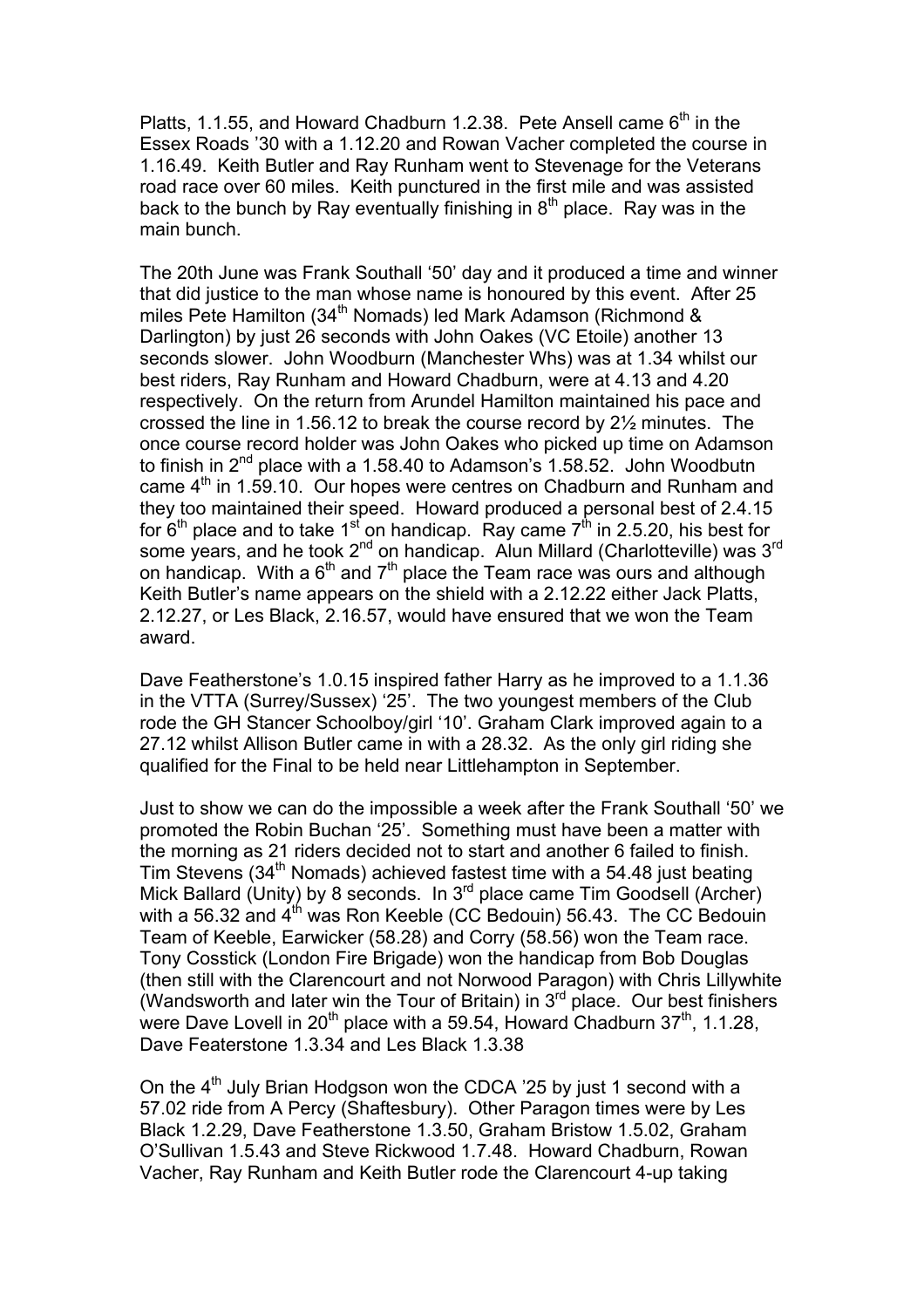1.19.53 to cover the 50 kms. Jack Platts did a 1.1.04 in the North Miidx & Herts '25'.

We do not have a copy of the Blah for July 1982 but have gleaned some detail from the records of the records of individual's performances kept by Alan Bristow. Jack Platts achieved a personal best '50' in the ECCA event with a 2.7.19 on the 11<sup>th</sup> July. On the same day 4 Paragons rode the Farnborough & Camberley '25' their times being Pete Ansell 1.2.26, Les Black 1.4.14, Dave Featherstone 1.4.16 and Keith Butler 1.4.24.

Hpward Chadburn came  $2^{nd}$  in the SCCU '100' with a great ride of 4.21.16 for a first attempt at the distance just 3½ minutes behind Pete Crofts (Southboro) Graham O'Sullivan did 4.52.18. Keith Butler equalled his personal best since returning to the fray with a 23.52 in the  $34<sup>th</sup>$  Nomads event whilst Dave Featherstone reduced his time to a 24.12.

The Cycling of the  $17<sup>th</sup>$  July featured a stunning picture of Bernard Hinault in the Prologue Stage of the Tour de France – taken by Graham Watson on his first assignment to the Grand Boucle.

The Inter-Club '10' against the Addiscombe was held on Tuesday 21<sup>st</sup> July. Times for the best Paragon riders were Dave Lovell 24.17, Ray Runham 24.37, Pete Ansell 24.47, Howard Chadburn 24.50, Les Black 25.15 and Gordon Button 25.19. Ethel McNee won the Club Handicap with a net 21.39 from new member Warren Higgins 22.30 and Allison Butler collected 3<sup>rd</sup> prize with 22.49.

On the 24<sup>th</sup> July Brian Hodgson took 20 seconds off the Club '10' Record with a 22.16 when finishing 3<sup>rd</sup> in the Ashford Whs event behind Mick Ballard (Unity). Gordon Button improved to a 23.36 in the Surrey Road CC '10' and Allison Butler did a 27.37. The next day Les Black covered 232 miles in the Border '12' and Graham O'Sullivan did 232 miles

Pete Ansell and Ray Runham rode the Southboro & District '10' finishing in 22.49 and 22.48 respectively. Then Pete produced a 1.0.41 in the Aylesbury '25'. However after his holiday, on the 1<sup>st</sup> August he really pulled out all the stops when he finished the Essex Roads '50' in 1.54.13 improving by over 6 minutes and taking  $2^{nd}$  place on handicap. This is the  $2^{nd}$  fastest time ever done by a Paragon member. Only Robin Buchan, 1.48.44, has gone faster. Ray Runham did a 59.56, Jack Platts a 1.0.54 and Harry Featherstone 1.2.53 in the Bec '25'. Jack Platts recorded a personal best for 100 miles in the Century event with a 4.29.55 an improvement of over 10 minutes. Graham O'Sullivan finished with 4.54.45 after a 100 miles and 12 hours event in the last two week-ends.

Dave Lovell scored again in the Club '10' on a Saturday early in August. He finished in 22.22. Gordon Button took 2<sup>nd</sup> place with a personal best of 23.29. Harry Featherstone came  $3<sup>rd</sup>$ . At 49 years of age he was riding his first 10 miles time trial. In HIS day '10's were for Juniors and beginners only but times do change and Harry has ridden the distance times past counting since.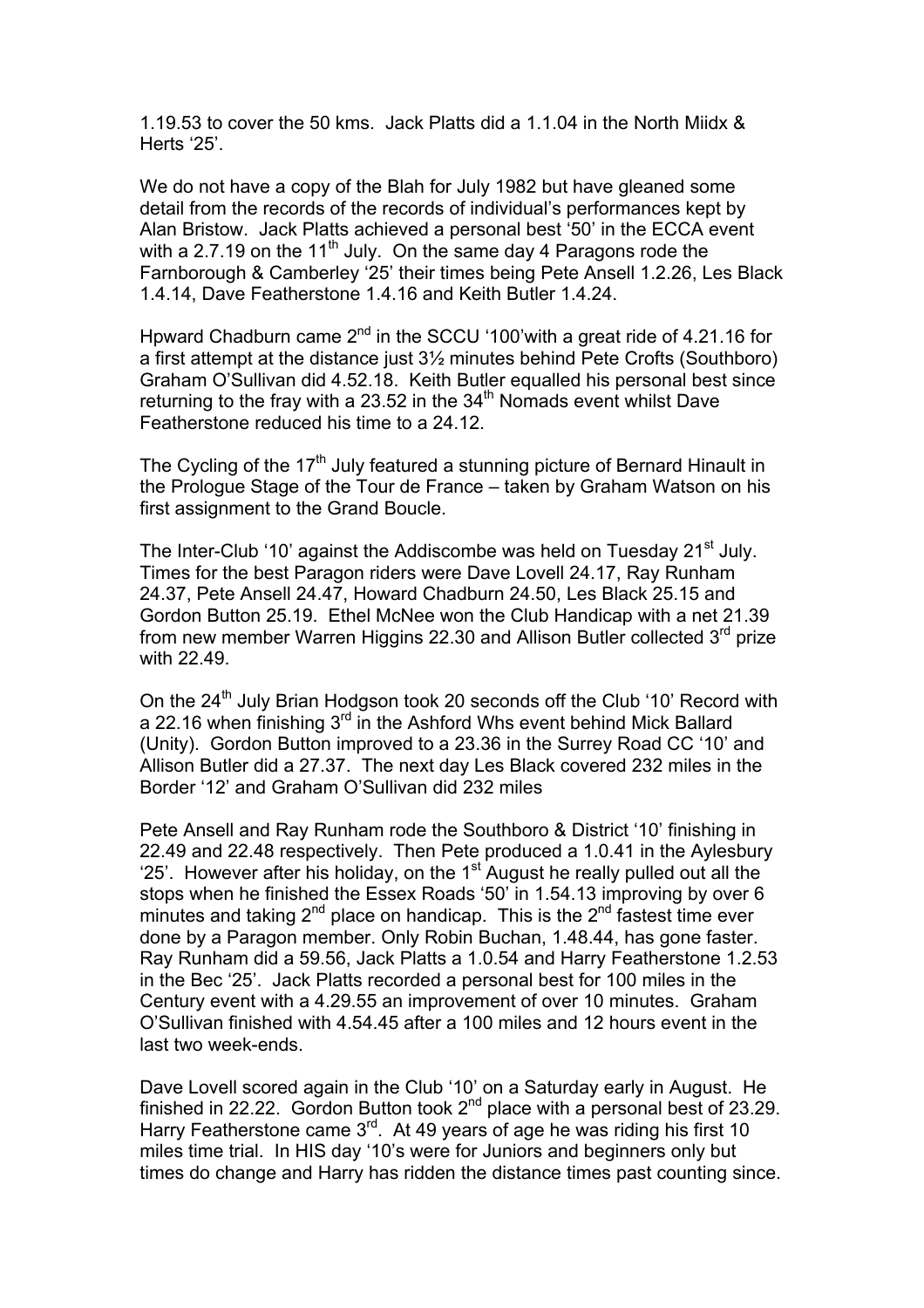This day he went round the course in 23.41 and beat son David, 23.53. Allison Butler improved her personal best and Schoolgirl record to 27.12. The handicap went to Harry Featherstone with 22.11 but it was a close run thing. Gordon Button was  $2^{nd}$ , 22.14, Dave Lovell  $3^{rd}$ , 22.22, Dave Featherstone  $\vec{4}^{th}$ 22.23 and Allison Butler  $5<sup>th</sup>$  22.42.

On the 9<sup>th</sup> August Brian Hodgson knocked more time from the 10 miles Record when he clocked 21.13 for 4<sup>th</sup> place in the SECA '10'. Dave Lovell was not far back on 21.39 and with Dave Featherstone on 23.54 the Club had a new Team race Record figures of 1.6.46. Harry Featherstone clocked a 24.20 in the Old Portlians '10'. On the Sunday the Southboro had a windy morning for their '25' at Headcorn that is reflected on Pete Ansell's time of 1.1.54 for the distance. Dave Featherstone also slowed to a 1.3.10. Les Black rode the Westerley '100' and came home in 4.31.18.

The Club Track Championships were held on a sunny afternoon in August when Dave Lovell produced the Goods. Dave started off in good form by winning the Bert Chapman Cup for the Pursuit in 5.38.6 with Howard Chadburn in  $2^{nd}$  place, 5.43.7, and Gordon Button in  $3^{rd}$  5.45.6. He then took the AEU Cup for the 500m sprint beating Howard Chadburn and Graham Bristow in the Final. The 5 miles for the Ravensbourne Cup was a different kettle of fish as Howard Chadburn's stamina came into play. Howard took both the Final sprint and the George Colget Cup for the points race. Dave Lovell came  $2^{nd}$  in both competitions and Keith Butler took  $3^{rd}$  place. Thus Dave Lovell won the Track Championships with 9 pts from Howard Chadburn's 8 pts. Gordon Button, Graham Bristow and Keith Butler tied for  $3<sup>rd</sup>$  place with a point each. The 500m Handicap for the Frank Burton Cup went to the limit man Steve Rickwood who just held off a fast finishing Keith Butler with Gordon Button 3rd.

In the Sydenham Whs '10' Pete Ansell put up a personal best of 22.22, Ray Runham came in with a 23.19 and Allison Butler in 29.35 after delays changing a tubular. Interesting point is that Brian Hodgson did not get in the race. His entry was returned as being too late even though it was sent with the others!

The Fryco Cup '50' was run-off on the 16<sup>th</sup> August and Howard Chadburn won it in a time of 2.11.53. Heavy overnight rain deterred a number of possible riders and only three men faced the timekeeper. In  $2<sup>nd</sup>$  place was Les Black, 2.12.38 and in  $3^{rd}$  Jack Platts 2.17.10.

The 29<sup>th</sup> Whs '25' saw Brian Hogdson make amends for missing the previous weekend's racing when he finished 3<sup>rd</sup> in 56.47 once again behind Mick Ballard (Unity). Pete Ansell came in with a 59.56, Harry Featherstone 1.o.41 and Dave Featherstone a 1.3.44.Ethel McNee went round in 1.15.08 for the first '25' she had ridden for 20 years!

Keith Butler promoted the Paragon road race but could not put on a 1<sup>st</sup> category road race because of the proximity of both course and date to the World Championship road race(s) to be held at Goodwood. If you can believe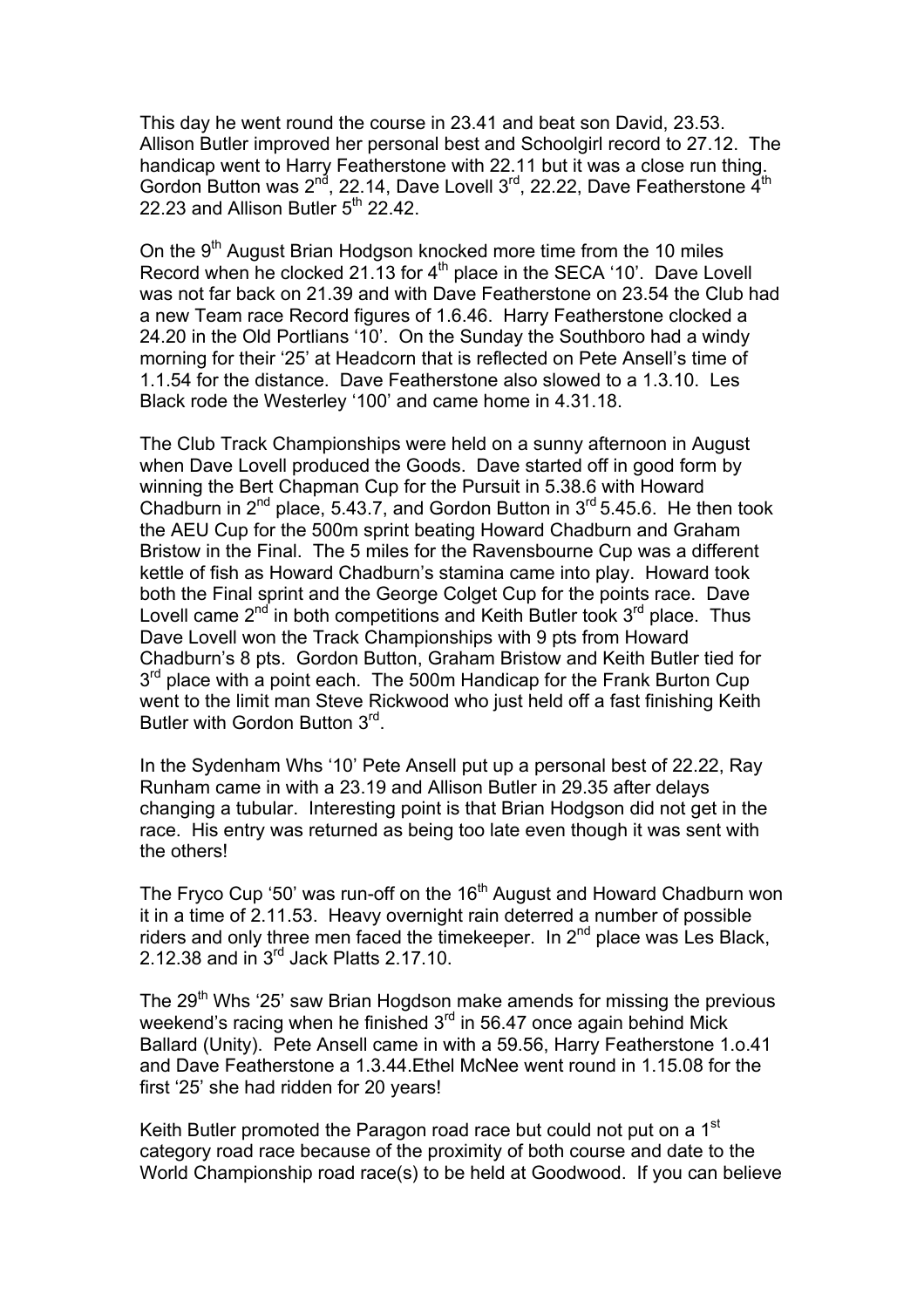anything so stupid! Some of the Rules that the UCI and BCF manage to think up beggar belief. John Sargeant put in an entry as having not raced for 2 seasons he had reverted to 3<sup>rd</sup> category. However his undoubted clas was to be very apparent as the race unfolded. Adams (Hounslow) broke away early in the race and took the first 4 primes on Norwood Hill although never more than 1½ minutes in front of the bunch. Eventually a group of four chasers caught him. They were John Sargeant and Barry Charlick (CC Basingstoke), Andrew Sellar (Addiscombe) and Alan Roberts (Highgate). With a lap to go Sargeant took off opening up a good gap to cross the line 1.10 in front of his clubmate Charlick with Adams  $3^{rd}$ , Sellar 4<sup>th</sup> and Roberts  $5^{th}$ . The rest of the field fell apart under the effort of chasing the leaders and only 4 others reached the Finish between 5.55 and 11 minutes behind.

The 6<sup>th</sup> September and we celebrate two new Club Records. In the De Laune '10' Dave Lovell took 30 seconds off Brian Hodgson's Record with a storming 20.43 and still only finished 7th. Brian was also inside his previous record with a 21.10 and the third rider to put in a personal best was Pete Ansell with a 21.57. This gave us the Team race in the event plus a new Team Record of 1.3.50 that still stands in 2004. In the Veterans section Ray Runham finished in 22.39 and Rita Durrant clocked a personal best of 27.37 in the Ladies section. The next day Brian Hodgson took a fine  $2<sup>nd</sup>$  place in the Old Portlians '25' with a 56.10 behind Derek Cottington (Charlotteville). Harry Featherstone also put up a personal best with 1.0.26 whilst son David did 1.2.18. Steve Rickwood finished with a 1.6.35. Dave Lovell and Ray Runham rode the Colchester Rovers '25' and on a windy morning got round in 58 and 59 minutes respectively with the seconds not being known. Jack Platts got near to the magic hour with a 1.0.43 in the North Midds & Herts '25'on his favourite F4, South Mimms course. Allison Butler took a  $13<sup>th</sup>$  place on the West Malling circuit and a 10<sup>th</sup> place at Crystal Palace whilst a young sprog called Gethin Butler, although not yet old enough to join the Paragon, won a schoolboy handicap at Crystal Palace. We may hear more of this lad.

It was Allison Butler's turn to shine on the  $13<sup>th</sup>$  September when she finished 5<sup>th</sup> Schoolgirl in the GH Stancer Memorial National Championship Final with a new Club Schoolgirl Record and a personal best of 25.56. This put her just 40 seconds down on the winner. Ray Runham did his best '25' since returning to the fray with a 57.02 in the Redbridge '25'. Also improving was Pete Ansell with a 57.05. In the Walter Moon '25' the Paragon had to be content with 2<sup>nd</sup> team behind the Old Portlians but had the satisfaction of taking the Tankards for the 'Over 30s' team. Harry Featherstone was our fastest rider with a 1.2.16 followed by Les Black 1.2.50, Gordon Button 1.3.11, Graham O'Sullivan 1.6.07, Steve Rickwood 1.7.58 and John McNee 1.8.03. Howard Chadburn had the misfortune to puncture and then repeated the act in the SW London & Surrey road race Championship that afternoon. You get days like that in the bike game!.

The Belle Vue '25' on the  $20<sup>th</sup>$  September was another good day for the Paragon with Brian Hodgson finishing  $5<sup>th</sup>$  with a 57.1`8 behind Derek Cottington then with Pete Ansell's 58.41 and Jack Platts on 1.1.03 we won the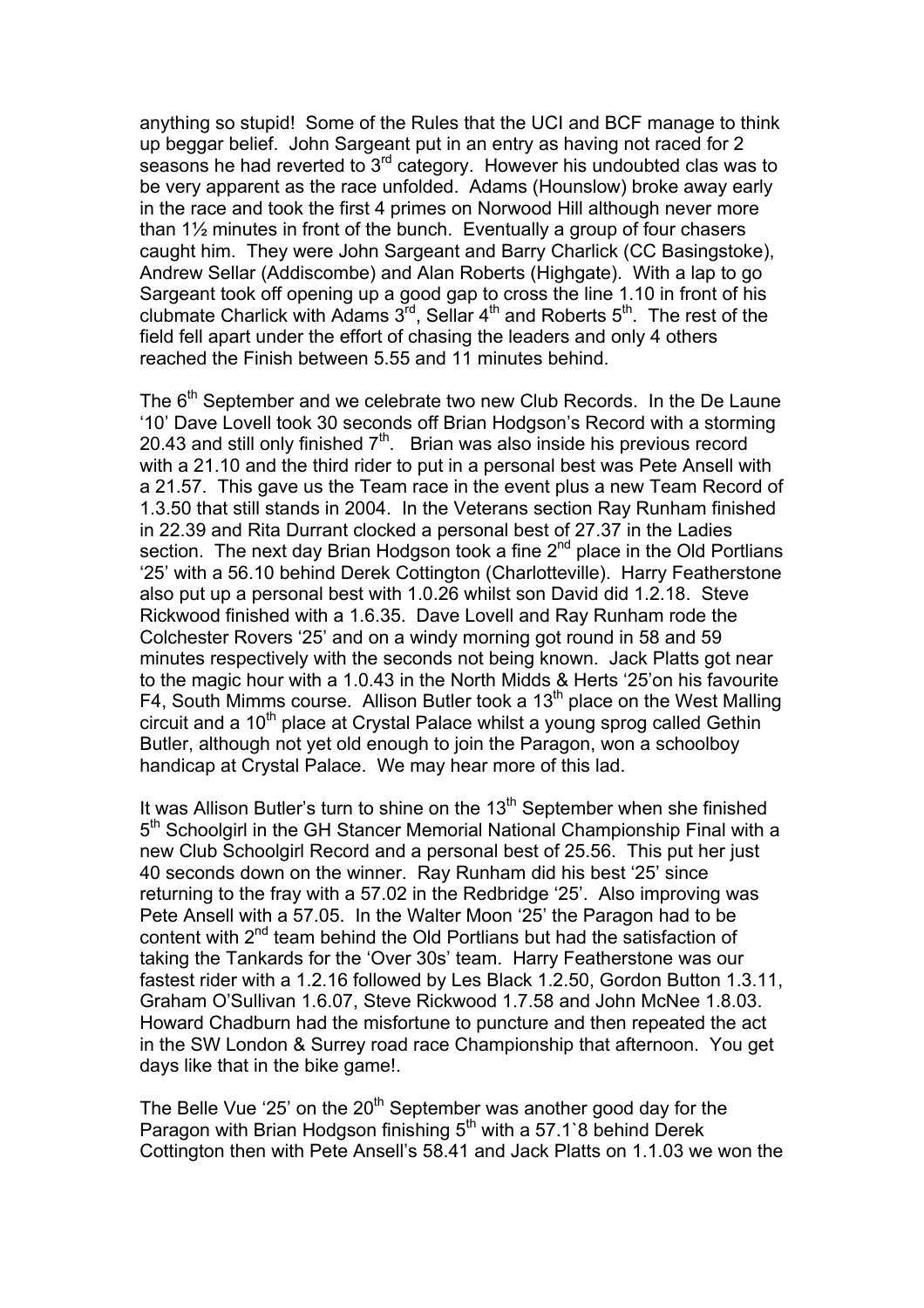Team race. Les Black finished in 1.2.11 and Steve Rickwood won the prize for the best improvement when he finished in a personal best of 1.5.57.

Pete Ansell got under the hour again in the SCCU '25' with a 59.31 but Harry Featherstone didn't quite do it with a 1.0.56. Dave Featherstone recorded a 1.4.26 after a bikeless holiday in Majorca and Steve Rickwood a 1.40.10 that included a 31 minutes late start. Stve rode a 15 miles time trial the day before for the AE Davies Plaque for the Junior Championship and recorded a 42.52. On the Sunday Allison Butler and Graham Clark rode the same course. Allison took 46.07 to cover the distance and Graham 52.07 after leaving the proscribed course and losing some minutes.

Harry Featherstone achieved the fastest time in the Mayne Cup '25' with a 1.1.27 just in front of Gordon Button who improved by nearly a minute with a 1.1.29. In third place was Les Black with a 1.3.15. The Man of the Day and winner of the Mayne Cup was Gordon Butler whose allowance of 4.30 took him way in front of anyone else. Allison Butler established a Schoolgirl Record with her 1.9.54 and with 12 minutes handicap took second in that section. Harry Featherstone came 3<sup>rd</sup>.

Jack Platts had his just reward in the SECA '25' when he achieved a lifetime ambition to 'beat the hour'. He took nearly a minute from his previous best to cross the line in a memorable 59.09.

Another Club Record was broken in the Epsom Tandem '25' when Ray Runham and Pete Ansell finished in 53.11 on a calm but cool morning. In the silo event Brian Hodgson came 5<sup>th</sup> with 56.53 and Harry Featherstone produced another personal best of 1.0.24 that gave him  $3<sup>rd</sup>$  place on Age Standard in the Vets section. Dave Featherstone came in with a 1.2.34 and Steve Rickwood a 1.8.39.

Graham O'Sullivan wound up the season by taking the Les Black Cup for the Hill Climb on Ranmore Common from Keith Butler and new member Alistair Mitchell.

Gordon Button finished his season by being fastest paragon rider in Len's '10' on the Polhill course. On a bright, breezy and showery morning he did a 24.51 well ahead of Graham O'Sullivan's 26.12. Keith Butler finished in 26.21, John McNee 26.25 (fastest vet on Age Standard), Allison Butler 29.16 (and fastest lady prize), Graham Clark 29.45 and Ethel McNee 31.41 after missing the final turn into the finishing lane.

The Redmon 2-up 'Grand Prix du Gentlehomme' where a Veteran is paced by a younger and hopefully faster rider had Paragon representation. Les Black was paced by Steve Hackett and they finished in  $3<sup>rd</sup>$  place with a time of 40.36 just 40 seconds down on the winners. Harry and Dave Featherstone were hoping to win the Father and Son prize but although they did fastest time of 44.49 the prize went to the team with the best plus on Age Standard and this was done by a 74 year old paced by his 39 year old son!